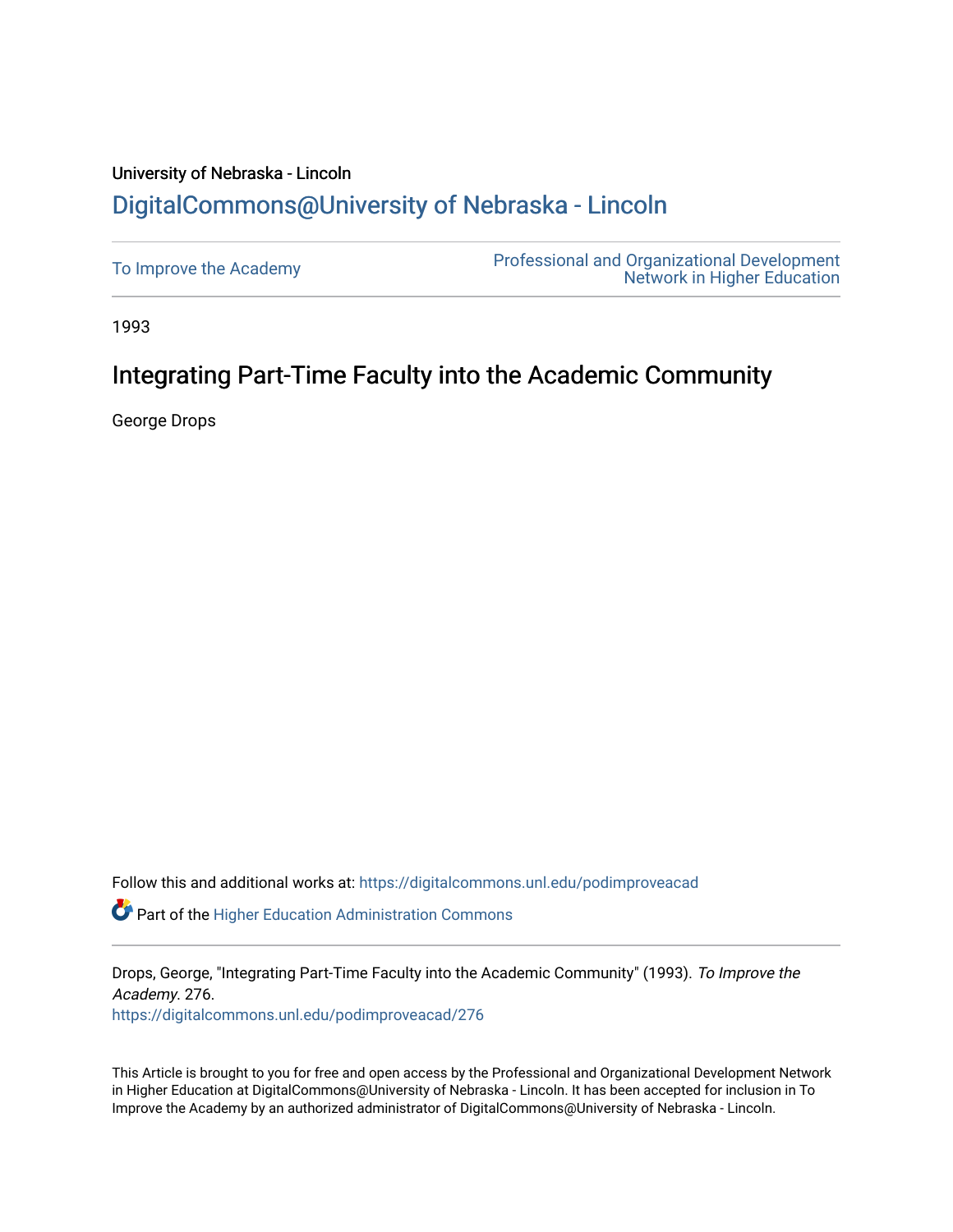# **Integrating Part-Time Faculty into the Academic Community**

#### **George Drops**

National University, San Diego, CA

*This article presents seven ideas on how to integrate part-time faculty into the academic community and help them deal with their feelings of isolation and loneliness. The key role of faculty development program directors is identified as well as specific strategies for working with part-time faculty. These ideas are based upon the author's experience as both a part-time and full-time faculty member, as well as a director of faculty development programs, and upon several surveys conducted among part-time faculty.* 

In the 1980s, the number of part-time faculty at colleges and universities, both public and private, has increased. While full-time faculty increased from 400,000 to *550,000* from 1980 to 1989, part-time faculty increased from 150,000 to 350,000 during that same time period (Polishook & Nielsen, 1990). If this trend continues, before we enter the twenty-first century, part-time faculty will become the majority of instructors at colleges and universities in the United States.

Although this trend is not entirely welcomed in higher education, it reflects the realities of the workplace as more organizations become more dependent upon part-time workers -in business, government, and education. In business and government, part-time employees ordinarily work closely in the same office with full-time employees: the situation is different, however, in education. Part-time faculty usually work alone in the classroom and have only limited contact with other faculty (full- or part-time). Indeed, they may have very little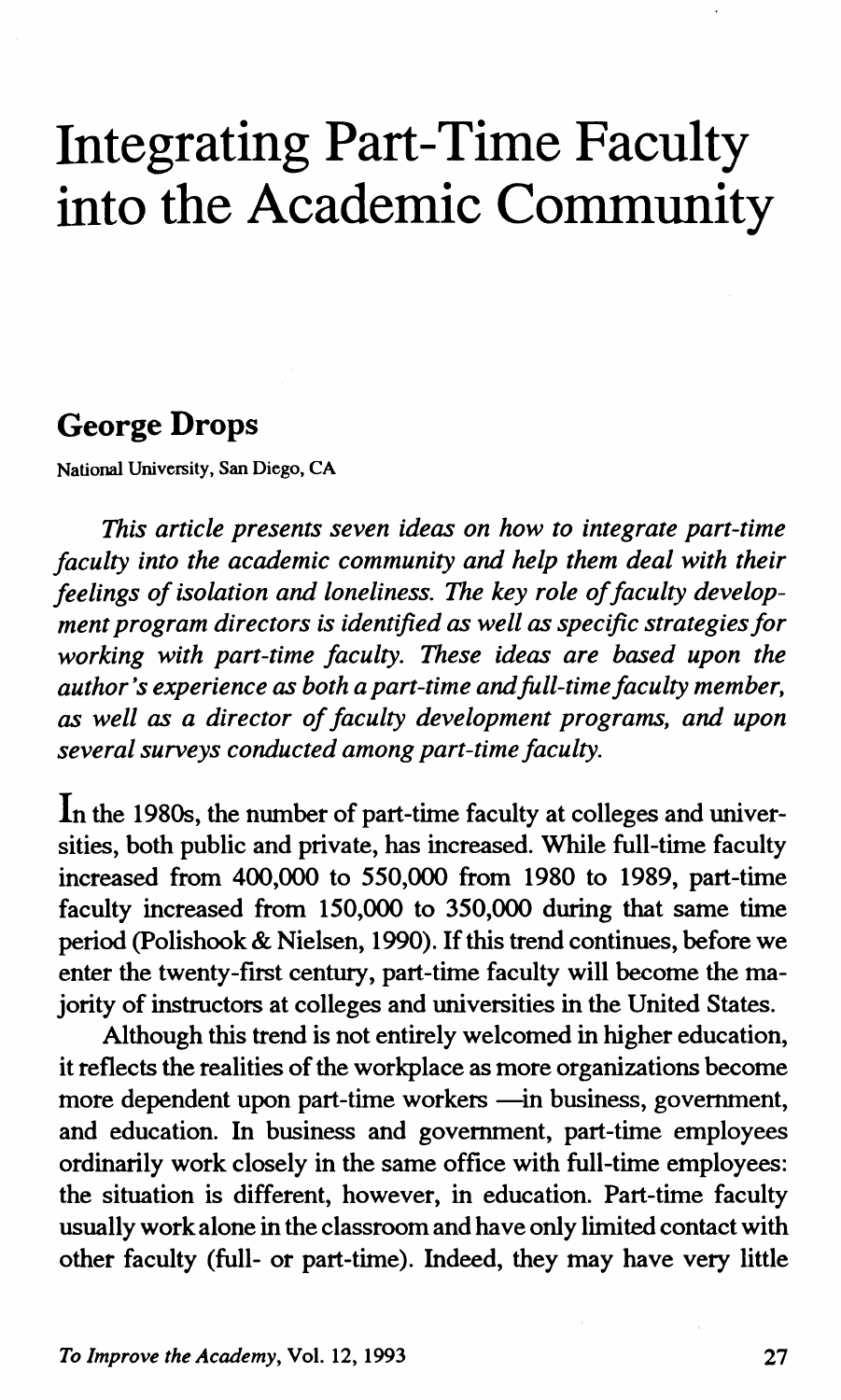association of any other kind with the university itself. Most part-time faculty are not included in the ordinary and normal activities of the university - committee and task force meetings, seminars, conferences, etc. Consequently, part-time faculty feel isolated, having little to do with the institution while being central to the university's mission.

Little is known about the effect this sense of isolation has on a part-time faculty member's teaching in the classroom. Whether more association with other faculty and more inclusion in university activities would stimulate part-time faculty to be more effective teachers is also unknown. It is certain however, that colleges and universities must develop ways to include such faculty in more activities of the university, not so much as part-time faculty but as part of the faculty of the institution.

There are seven specific ways that colleges and universities can accomplish this task and enhance the role and relationship of part-time faculty in the organization:

- 1. Give part-time faculty an identity that has meaning and value.
- 2. Identify the place of part-time faculty within the organizational structure of the college or university.
- 3. Involve part-time faculty in activities beyond teaching in the classroom.
- 4. Enhance the education of part-time faculty as scholarly teachers.
- 5. Make part-time faculty more accountable for improving their teaching.
- 6. Give part-time faculty a role in governance.
- 7. Provide career services to part-time faculty.

#### **An Identity that has Meaning and Value**

Faculty who teach part-time are generally identified as part-time employees by agencies, such as the Internal Revenue Service and regional accreditation associations. For a professional, the idea of being a part-time employee is not as complimentary as being a faculty member, and most such faculty do not identify themselves as part-timers. Rather than wait for part-time faculty to claim their own titles to identify themselves, it is important that the university choose a title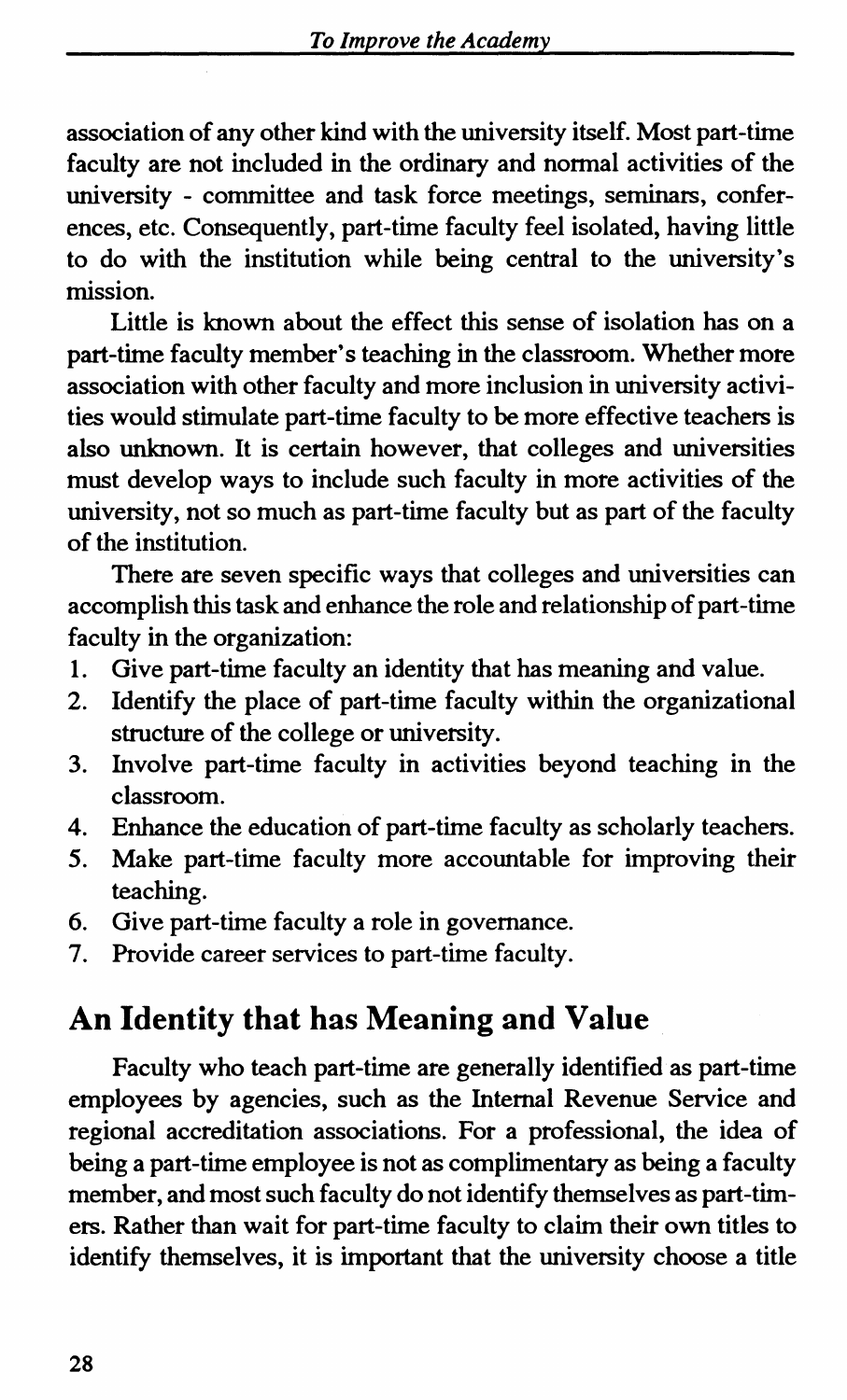and identity appropriate to the responsibilities, roles, and relationships of faculty, both part-time and full-time.

Part-time faculty generally value their association with institutions of higher education. For some part-time faculty, the title is less important than the work. Although part -time faculty are hired to teach, few at the college and university level choose to identify themselves as teachers. In a survey of 329 part-time faculty of National University (Drops, 1991), only one faculty member chose to be identified as a teacher. One explanation for this may be that "teachers" work in the K-12 grades, while "faculty" teach in colleges and universities and prefer an identity that reflects the distinction.

Some titles part-time faculty use to identify their relationship to the institution may not be complimentary. Occasionally part-time faculty identify themselves as ''hired hands," believing that they are readily disposable by their employer. Other part-time faculty who teach at a number of institutions call themselves "freeway flyers" because of the amount of time they spend on the road traveling from one institution to another to teach. Others identify themselves as professionals who teach in their work area (accountants, writers, etc.) rather than as faculty, instructors, or teachers. What title would be most appropriate for part-time faculty that gives them meaning and adds to their value as faculty of the university?

In the National University survey of 329 part-time faculty (Drops, 1991), a clear preference for specific titles is evident, as shown in Table 1.

| <b>TABLE 1</b><br><b>Title Preferences of Part-Time Faculty</b>                                                                                                                                                         |                    |    |           |  |
|-------------------------------------------------------------------------------------------------------------------------------------------------------------------------------------------------------------------------|--------------------|----|-----------|--|
| 149*                                                                                                                                                                                                                    | Professor          | 11 | Lecturer  |  |
| 90                                                                                                                                                                                                                      | Adjunct            | 2  | Doctor    |  |
| 43                                                                                                                                                                                                                      | Faculty            |    | Educator  |  |
| 39                                                                                                                                                                                                                      | Instructor         |    | Teacher   |  |
| 80                                                                                                                                                                                                                      | Don't know or care |    | Part-Time |  |
| * Number of times these words were used in the titles chosen by part-time faculty. Titles<br>were often combined, such as "adjunct professor," and were counted each time they were<br>used - alone and in combination. |                    |    |           |  |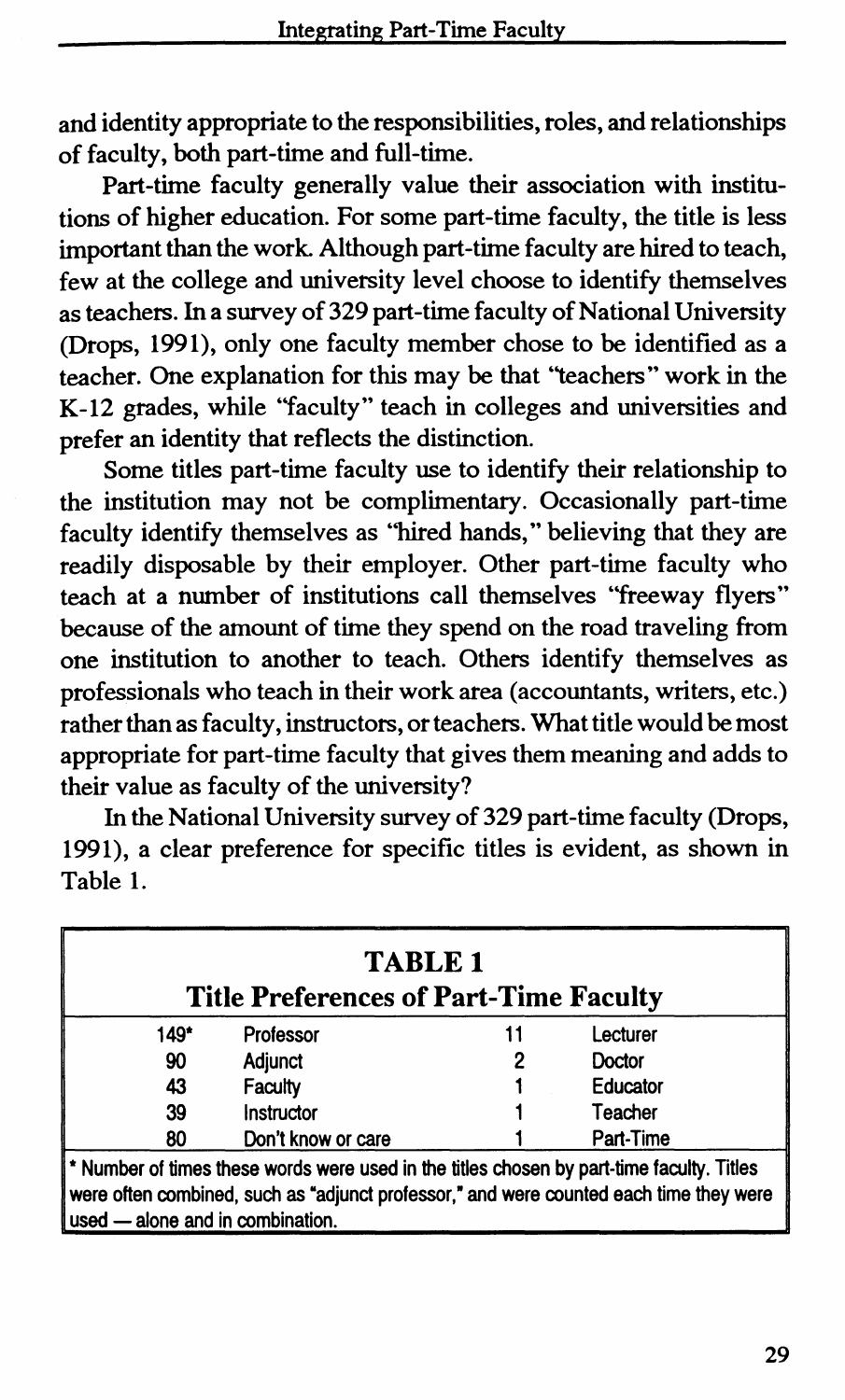As the survey responses show, part-time faculty prefer the title "adjunct" over "part-time" faculty. It also seems that such faculty prefer to be identified in some way as ''professor," though such a title may cause confusion with the standard titles of full-time faculty as professors, associate professors, and assistant professors. It appears that part-time faculty see the titles of ''professor" and "adjunct" as adding more value to both their identity and their relationship to their university, especially when they introduce themselves at professional conferences and in community activities and meetings outside the university. They represent the academy, not as part-time employees, but as faculty who teach for their college or university

## **The Place of Part-time Faculty within the Organizational Structure**

Once part-time faculty have been given an identifying title, they need to be given a place in the organizational structure of the institution. Part-time faculty should be assigned to a particular school as their "home" school even though they may teach in a number of schools. They also may be assigned different ranks, such as associate adjunct or core adjunct, that distinguish them from one another.

Again, there is the possibility of creating confusion if similar titles to distinguish rank are used for both part-time and full-time faculty. So care must be taken in deciding how to distinguish individuals and classes within the faculty

#### **Accountability for Improving Teaching**

Since efforts to improve teaching are the intrinsic rewards and the most motivating approaches to working with faculty (Cross, 1990), then colleges and universities must support such activities as much as possible. This can be done in a number of ways:

Requiring part-time faculty to identify efforts they make to improve their teaching in the classroom. This can come in the form of a teaching portfolio to be completed and used for teaching reappointment decisions.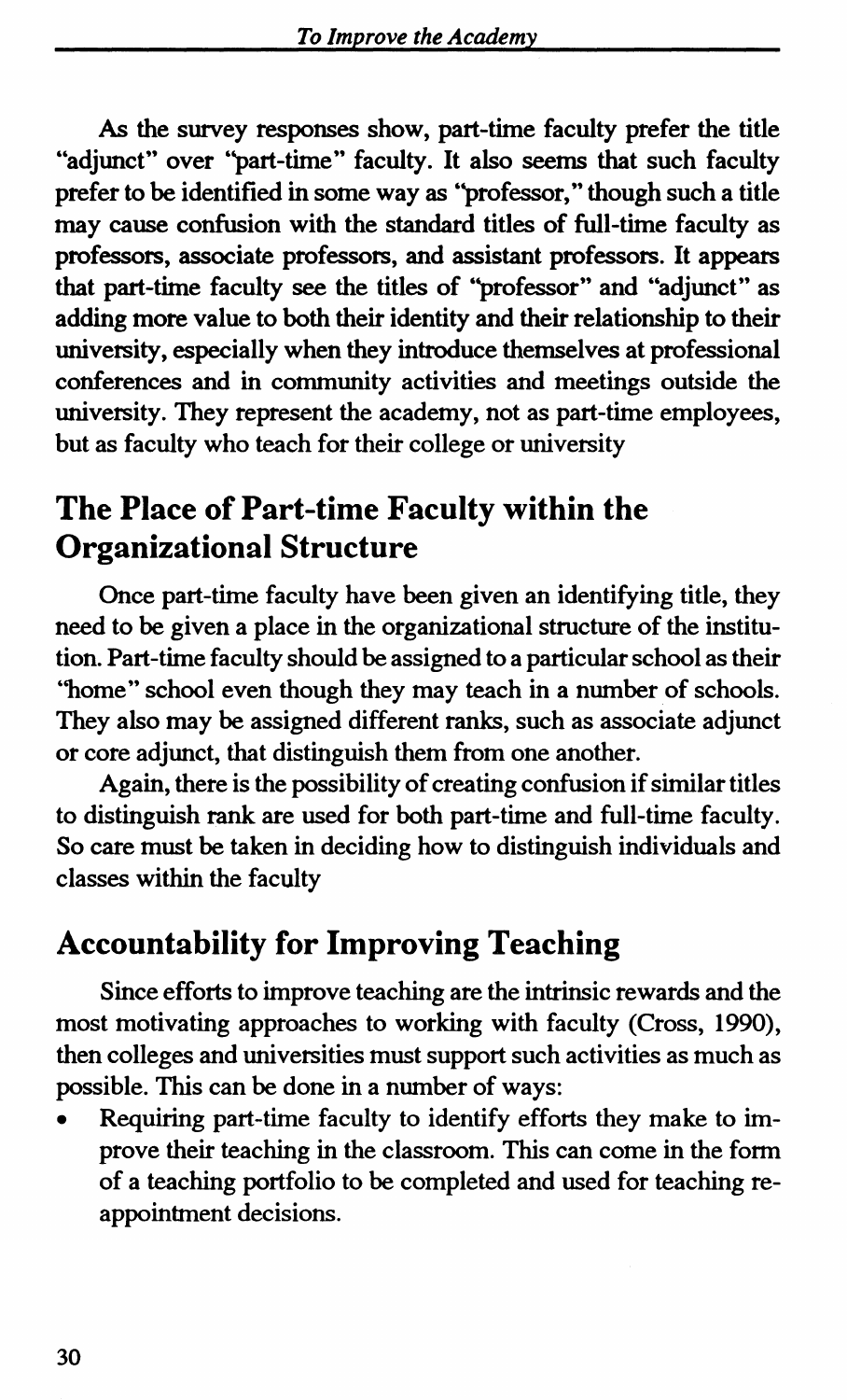Encouraging (or even requiring) part-time faculty to invite other faculty and administrators to observe their teaching. Such observations can be developmental, providing feedback on improving teaching, or evaluative, and used to decide on teaching reappointments.

When faculty and administrators observe teaching in the classroom, the basic question becomes: what is good teaching? Good teaching includes planning and preparation, lecturing and discussion, assessing and evaluating. Before any other person enters the classroom, a clear idea needs to be developed about what visitors will be looking for in their observation of teaching and what kind of criteria they will be using in assessing classroom teaching. Part-time faculty need to have a part in determining these things.

• Inviting part-time faculty to deliver presentations in both the academic forum and business community. Faculty need to share their subject knowledge with their colleagues as a way of receiving some measure of acceptance for their ideas. Within the academic community, it is important for faculty to identify how such ideas and presentations affect or change their teaching in the classroom. Presentations that have no relevance to university teaching may have little value to university life.

Some part-time faculty regularly present their ideas to their peers and colleagues. Others may not be as willing or experienced in presenting and publishing their work, and may need assistance in this area. Nearly all need to become aware of the importance of using such presentations and publications to bring new ideas into the classroom through their research and preparation for such work.

#### **Part-time Faculty as Scholarly Teachers**

Many part -time faculty, particularly those professionals from the business world, may not be as acclimated to the higher education environment as they may wish and need to be. Few faculty, at the college and university level, either part-time or full-time, have received any formal training in effective teaching, no matter how little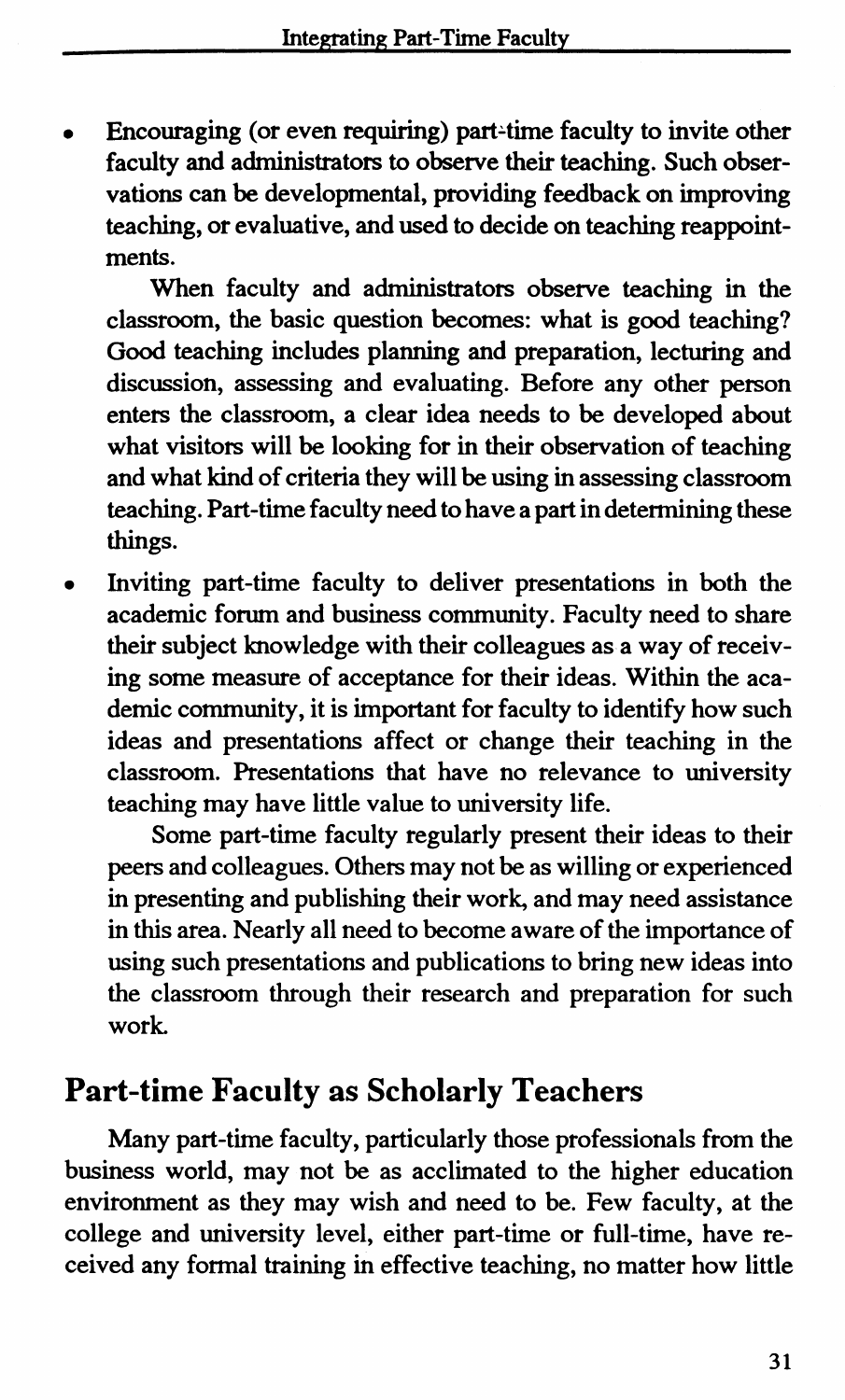this may be admitted or discussed. Yet as professionals, most faculty want to be effective teachers and are usually open to learning how to teach more effectively when approached in the right way about such learning.

One way to approach such learning is to help part-time faculty understand and appreciate the distinction between training and education (Apps, 1985). Coming from the professional world of business, part-time faculty may see no distinction between training and education, or may value training more than education and bring a training approach into the classroom. Such an approach may be especially valued by students who are adult learners, professionals from business and government more interested in practical applications of knowledge than in critical thinking and analysis of ideas and assumptions.

Certainly there is nothing wrong with teaching students to apply their learning. But there is a difference between learning how to do something and learning how to think differently about something. Students can easily understand the difference between a "trained" seal found in many animal parks, in contrast to an "educated" seal found nowhere. Faculty and administrators who are not clear about this distinction may want to consider the approach used by corporations as described in specific business journals (Wiggenhorn, 1990). Some organizations focus on educating employees as a necessary way of preparing them for job training.

A second approach is to help part-time faculty distinguish between lecturing and other forms of teaching. All too often the focus for teachers is on their teaching rather than on their students' learning. Education then becomes a matter of putting the teacher's world of experience and knowledge into the mind of the student. And since the best way to impart a great amount of knowledge is through lecturing, part-time faculty may be more inclined to lecture as their primary, or only, way of teaching. Understanding what their students are learning and what are the best ways for students to learn can make a great difference in the way faculty teach.

A third approach is to put part-time faculty in the role of a student, or in the role of being scholarly in both their knowledge of the subject and their teaching of students. The more teachers learn about both their subject and their methods of teaching, the more likely teaching will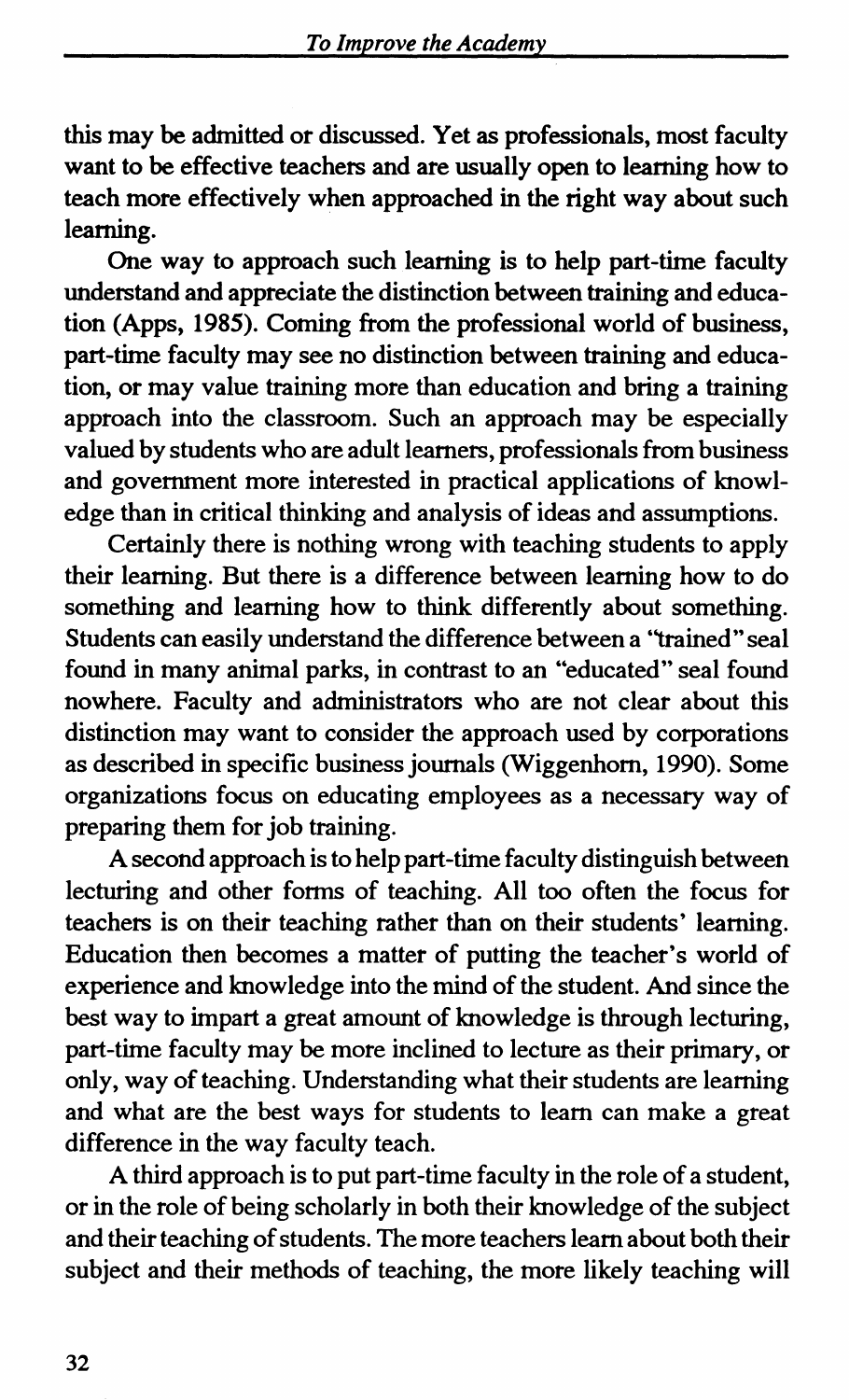improve and learning among students will increase. For students, one of the best ways to learn may be to teach. For faculty, one of the best ways to improve teaching may be to continue learning.

## **Involvement in Activities beyond Classroom Teaching**

For full-time faculty, greater involvement in the activities of the institution may lead to a greater commitment to work, but this may not be so for part-time faculty.

- Many part-time faculty work full-time in some other job where both their commitment and time given to their primary work is greater. It is difficult for part-time faculty to commit themselves equally to two different organizations and two different jobs. If their primary source of income is derived from another job, it is natural for their primary commitment of time and energy to be given to that other work rather than to part-time teaching. Consequently, asking or expecting part-time faculty to become more involved in a variety of university activities may actually lessen the amount of time they have available to focus on their teaching.
- In addition, when part-time faculty are asked to attend school and department meetings they often receive no compensation for this time and work. While full-time faculty who attend the same meetings are being paid for their attendance, part-time faculty may be giving up the opportunity to gain income while attending such faculty and university meetings. The responsibilities for such involvement may be reasonable, but from the part-time faculty members' view, the lack of remuneration is not satisfactory.

However, when a meeting contributes directly to improving teaching or enhancing advancement within the teaching profession, parttime faculty are usually more willing to attend. Part-time faculty who are serious about teaching at the college level will commit their time and energy to worthwhile meetings. Full-time faculty and administrators need to be very sensitive to the needs and interests of part-time faculty for using their time efficiently and effectively.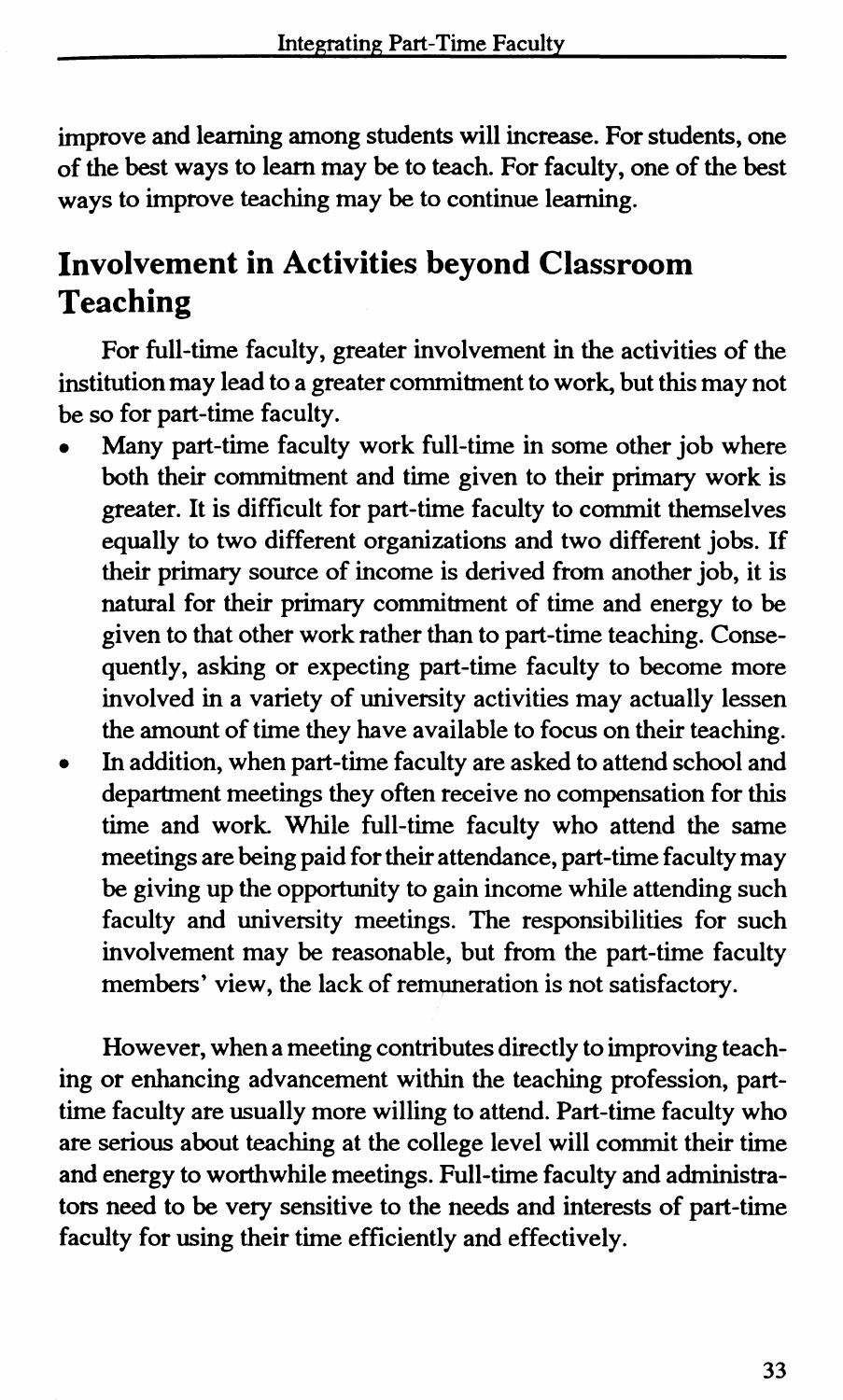In her article, "Teaching to Improve Learning" in the *Journal on Excellence in College Teaching,* Patricia Cross (1990) states that extrinsic rewards (such as increased pay) are "... not very effective in changing faculty behavior." Much more effective are intrinsic rewards that come from the intellectual stimulation of discussing teaching with other faculty and the satisfaction that results from the support of other faculty for the good things accomplished with the students in the classroom. Such rewards are even more motivating than the respect and recognition from other faculty, which usually come more "... for past performance..." than from efforts to improve teaching.

My experience working with part-time faculty bears out the value of involving part-time faculty in discussions and activities outside the classroom. Over the past year I have coordinated or developed eight different workshops for faculty, focused primarily on improving teaching in the classroom. All of them have included an opportunity for faculty to talk with each other about the subject being presented. The two most common responses from participants in these programs can be summarized as follows:

- The best part of the program was the opportunity to share ideas about teaching with other faculty, especially faculty teaching in the same school, department and curriculum.
- Much appreciated were the handouts that identified key ideas and could be studied in greater detail at a later date.

Thus, the more relevance a meeting or topic has to teaching in the classroom (the *raison d'etre* for part-time faculty to associate with the university), the more value that meeting or topic has. Part-time faculty want more involvement in things that deal directly with teaching in the classroom-curriculum development, sharing "what works in the classroom" with their colleagues, and how to get additional teaching assignments.

#### **The Key Role of Faculty Development Directors**

Because part-time faculty are focused on teaching, directors of faculty development programs are in a key position to work with such faculty. Directors usually work with all faculty, full- and part-time,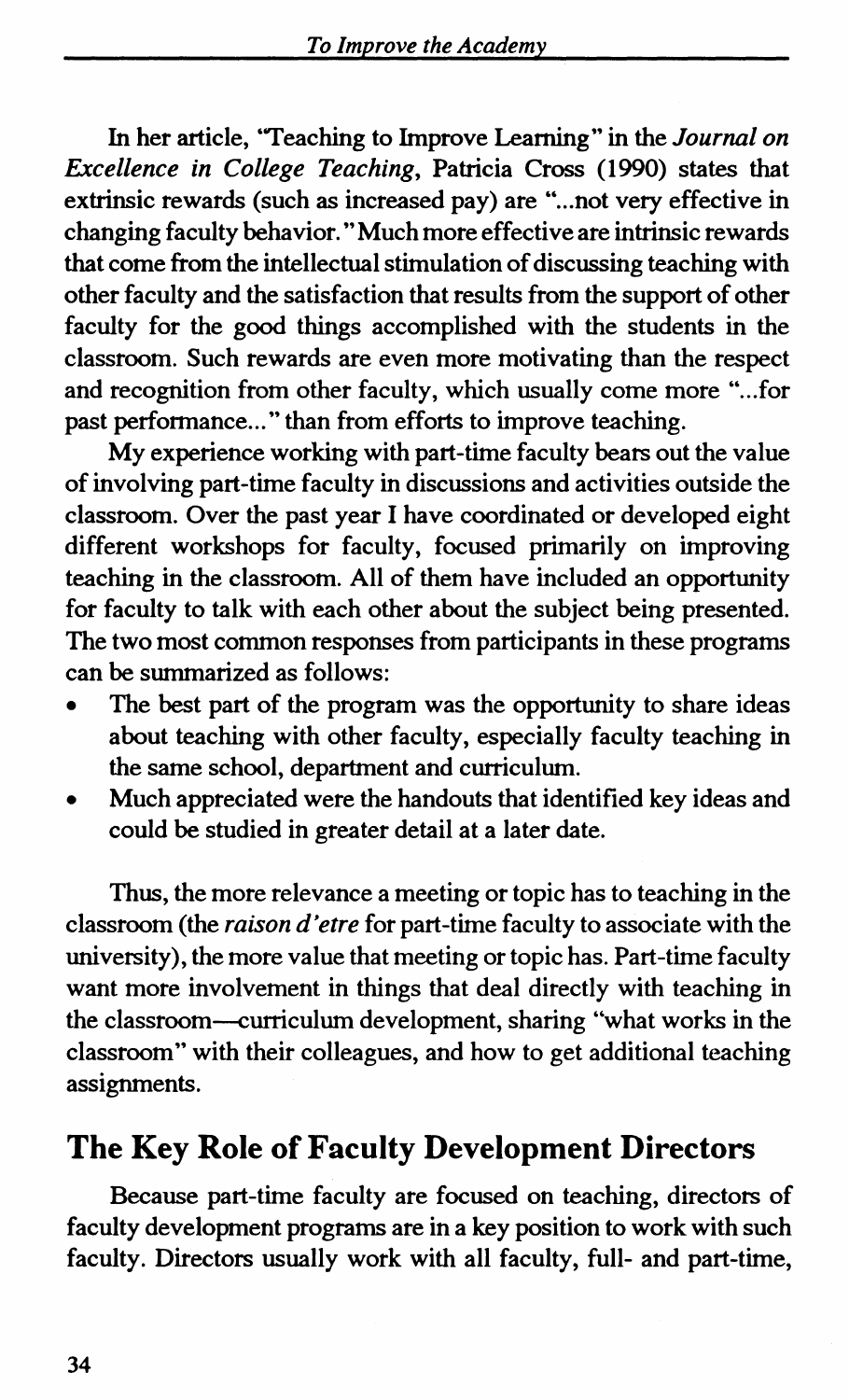and cut across the boundaries of all schools and colleges within the institution. More than deans and full-time faculty, they have a better perspective on the quality of teaching and the variety of teaching approaches throughout the institution.

Part-time faculty, in particular, may be more responsive to faculty development programs and services because their continued teaching at the university greatly depends upon their effectiveness as teachers and their efforts to improve their teaching. Faculty development directors also may be the individuals that part-time faculty feel most comfortable with, especially if the director's responsibility is one of developing faculty rather than evaluating faculty for reappointment.

#### **A Role in Governance**

Part-time faculty need to be recognized and respected as faculty, not just as part-time employees. There is great psychological value in treating part-time faculty as contributing members of the university faculty. Involving part-time faculty in decisions related to teaching can increase their sense of self-worth and motivate them to become more effective in their work. Consequently, they need to have some representation in the university or on the faculty senate, someone who understands their specific needs and concerns--one of their own who can speak for them. Part -time faculty deserve their own voice and vote in decisions that affect their status as faculty and their responsibilities for teaching.

The day may come (and is now here in some institutions) when part-time faculty become dominant within the university. While not primarily concerned about power and influence in the academic institution, part-time faculty do look for support in their teaching. If that support is missing, and if recognition and reward for their teaching are lacking, part-time faculty may become more involved in governance out of necessity rather than out of commitment to the institution.

#### **Career Services**

Part-time faculty, particularly professional teachers, greatly need and want some stability in their lives related to their work. They look for some measure of security and continuity in any of their working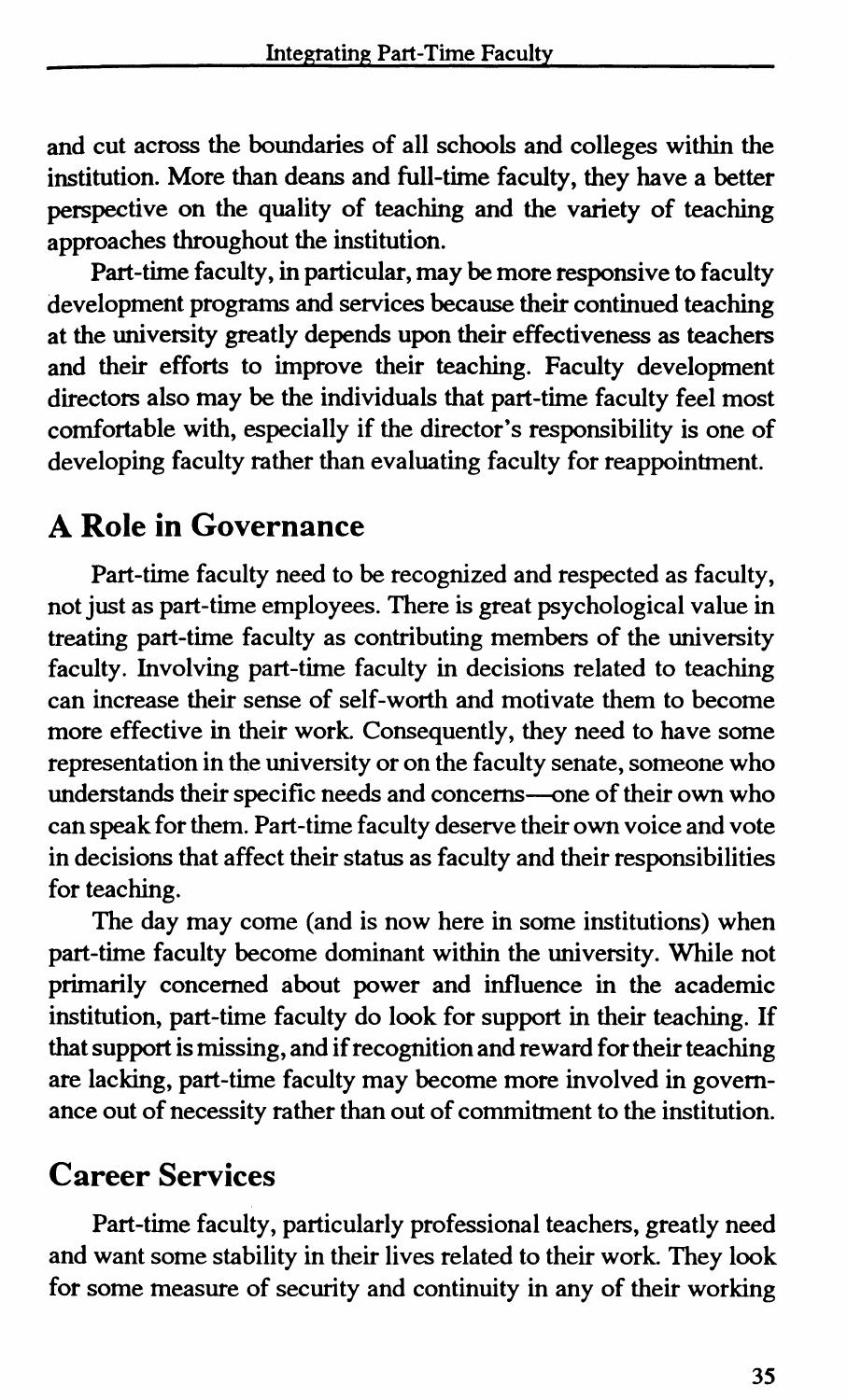relationships and, in many cases, would most prefer that to be in the context of the college or university. If institutions of higher education are truly dedicated to learning, part-time faculty should see the university as their main support for continuing their own learning. Consequently, they hope the university will provide:

- assistance in developing course materials, slides, overheads, etc., to improve teaching
- training in computer skills, public speaking, etc.
- some measure of benefits available to other employees
- administrative support for research, public speaking and writing
- information about conferences, seminars and workshops in their field
- information about research grants and funding proposals
- opportunities for consulting in their own field
- opportunities for associating with peers and colleagues in their field
- occasions for using them in the community as experts in their field.

Universities need to review the assistance and support they provide for other employees, both full- and part-time, and at least offer a minimum level of similar support for part-time faculty. They deserve such assistance because they are employees of the university and not independent contractors.

## **Conclusion**

Part-time faculty may become more dominant in numbers and teaching responsibilities in the future, particularly in community colleges and private institutions. Such faculty can be the most difficult group to work with because of their isolation from the normal activities of the institution and because of their commitments of time and energy to organizations separate from the university. Part-time faculty need to be understood and appreciated as both different than and similar to full-time faculty, and need to be treated accordingly. They need to be included in university programs, continuously encouraged to meet with other faculty, and regularly given feedback on their performance as teachers. They cannot be treated as a group that operates inde